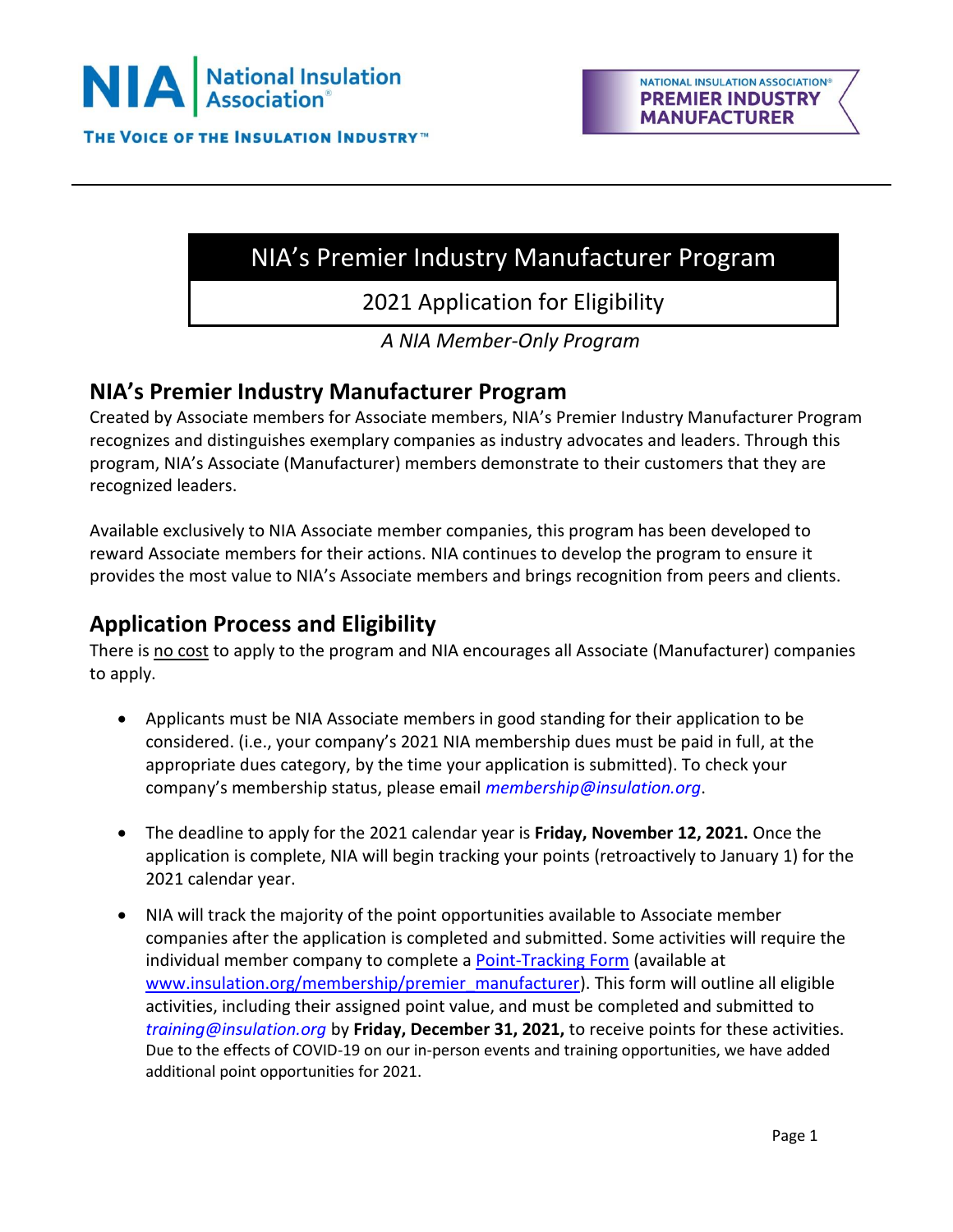- Companies that reach a minimum of **175 points** throughout the 2021 calendar year will be recognized as Premier Industry Manufacturers. Program benefits include:
	- Recognition at NIA's 66<sup>th</sup> Annual Convention, March 30–April 1, 2022, at the JW Marriott San Antonio Hill Country Resort & Spa, in San Antonio, Texas.
	- o Companies will have access to the **Premier Industry Manufacturer** name designation and logo for the year they receive the designation. The logo can be added to marketing and promotional materials, email signatures, and the company's website.
	- o Companies who achieve the recognition will be promoted on NIA's website and in marketing materials.
	- o For a full list of program benefits, please visit *[http://insulation.org/membership/Premier\\_benefits/.](http://insulation.org/membership/Premier_benefits/)*

### **Instructions**

Please complete this application and submit it no later than **Friday, November 12, 2021**, by emailing it to *[training@insulation.org](mailto:training@insulation.org)* or by mailing to the address below:

National Insulation Association (NIA) Attn: Erin Penberthy 516 Herndon Parkway, Suite D Herndon, VA 20170

### **Section 1: General Information**